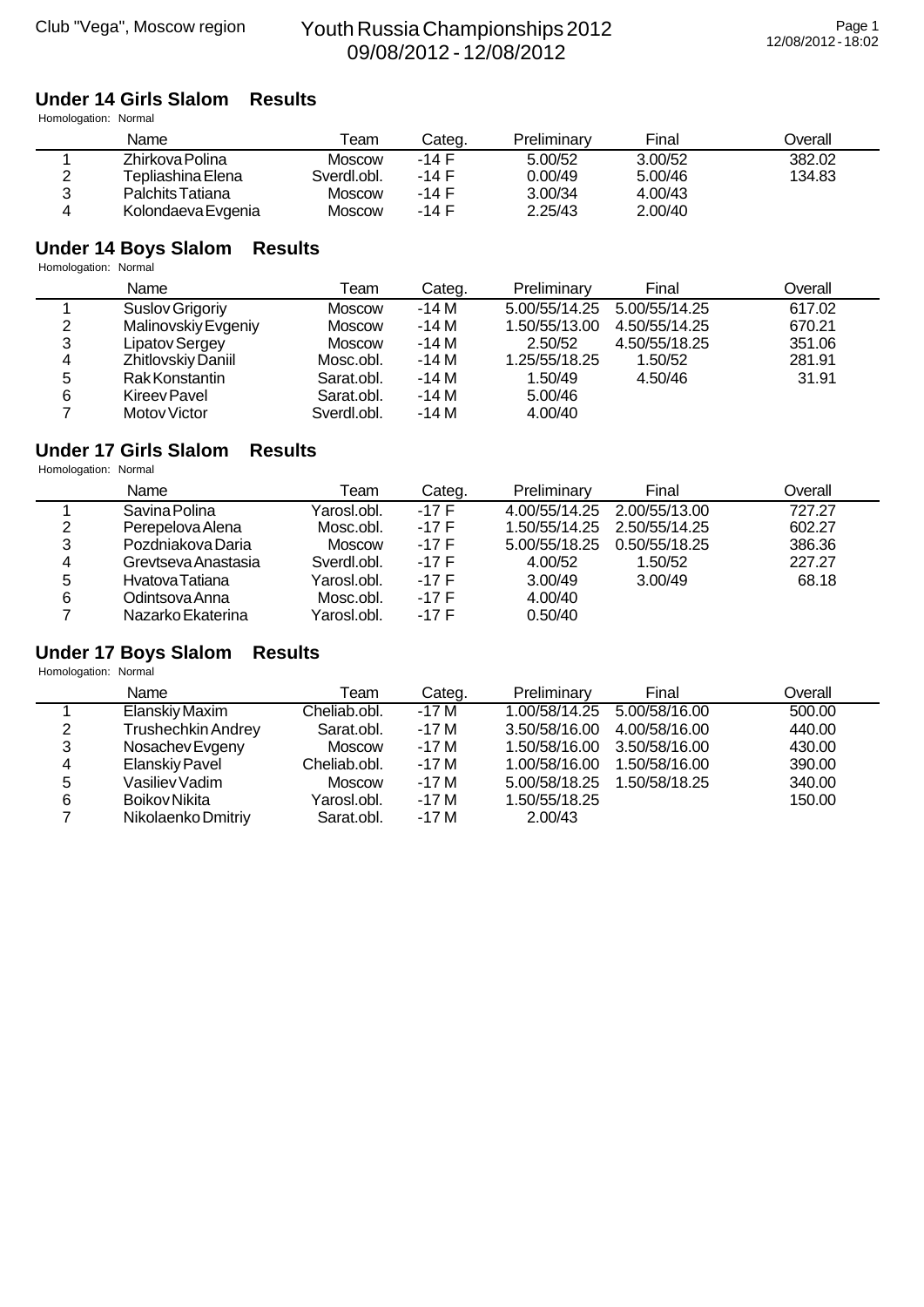### **Under 21 Ladies Slalom Results**

Homologation: Normal

|   | Name             | Геаm        | Preliminary   | Final         |
|---|------------------|-------------|---------------|---------------|
|   | Shevkunova Alisa | Moscow      | 5.00/55/12.00 | 3.00/55/12.00 |
| 2 | Renard Anna      | Moscow      | 0.50/55/14.25 | 5.00/55/14.25 |
| 3 | Kovalenko Anna   | Mosc.obl.   | 2.00/55/14.25 | 2.00/55/14.25 |
| 4 | Vorona Maria     | Moscow      | 5.00/46       | 1.50/55/14.25 |
| 5 | Badalian Anna    | Yarosl.obl. | 0.50/49       | 3.00/52       |

# **Under 21 Men Slalom Results**

|   | Name                | Team        | Categ. | Preliminary   | Final         | Dverall |
|---|---------------------|-------------|--------|---------------|---------------|---------|
|   | Sidorenko Alexander | Moscow      | -21 M  | 2.00/58/14.25 | 2.00/58/13.00 | 472.73  |
|   | Suslov Denis        | Moscow      | -21 M  | 1.50/49       | 5.00/58/16.00 | 309.09  |
|   | Zhiganov Dmitriy    | Sarat.obl.  | -21 M  | 2.00/58/18.25 | 1.00/58/16.00 | 236.36  |
|   | Vasiuhin Daniil     | Yarosl.obl. | -21 M  | 1.00/49       | .00/52        |         |
| 5 | Mikriukov Mikhail   | Yarosl.obl. | -21 M  | 1.00/55/18.25 | 0.50/52       | 18.18   |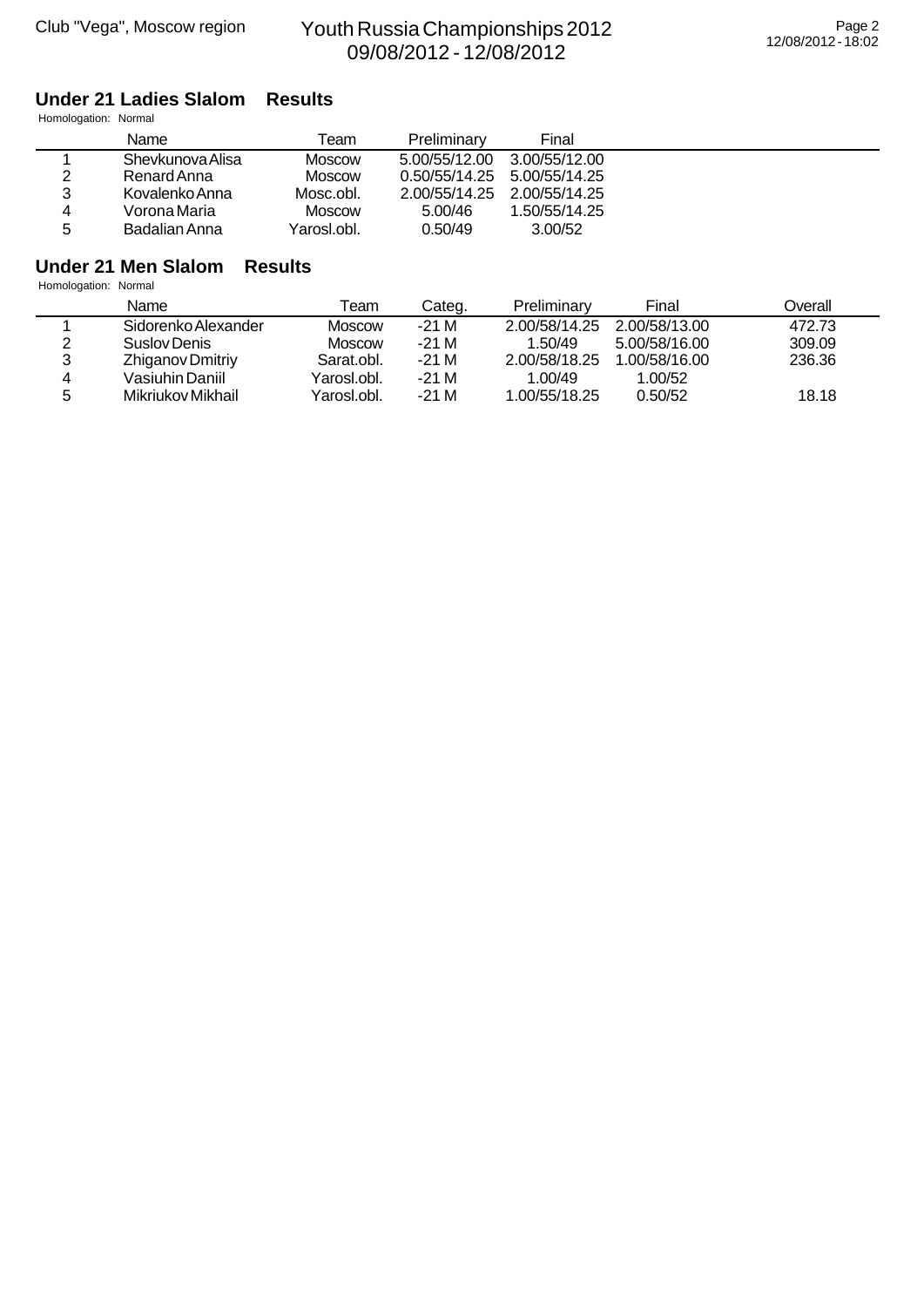### **Under 14 Girls Tricks Results**

Homologation: Normal

|    | Name               | Team          | Categ.  | Preliminary | Final | Overall |
|----|--------------------|---------------|---------|-------------|-------|---------|
|    | Zhirkova Polina    | Moscow        | $-14$ F | 3500        | 3500  | 531.91  |
| 2  | Politova Varvara   | <b>Moscow</b> | $-14F$  | 1280        | 2360  | 358.66  |
| 3  | Zimareva Alisa     | Yarosl.obl.   | $-14F$  | 1500        | 1780  | 270.52  |
| 4  | Ivashneva Victoria | <b>Moscow</b> | $-14F$  | 2360        | 1720  | 358.66  |
| 5  | Presnova Ekaterina | <b>Moscow</b> | $-14F$  | 1590        | 1630  | 247.72  |
| 6  | Palchits Tatiana   | <b>Moscow</b> | $-14F$  | 770         |       | 117.02  |
|    | Davidova Valeria   | Yarosl.obl.   | $-14F$  | 660         |       | 100.30  |
| 8  | Garaeva Diliara    | Tatarstan     | $-14F$  | 610         |       | 92.71   |
| 8  | Timofeeva Julia    | <b>Moscow</b> | $-14F$  | 610         |       | 92.71   |
| 10 | Teplova Varvara    | Sarat.obl.    | -14 F   | 540         |       | 82.07   |

#### **Under 14 Boys Tricks Results**

|   | Name                  | Team          | Categ. | Preliminary | Final | Overall |
|---|-----------------------|---------------|--------|-------------|-------|---------|
|   | Suslov Grigoriy       | <b>Moscow</b> | $-14M$ | 4850        | 4530  | 645.81  |
| 2 | Lipatov Sergey        | <b>Moscow</b> | $-14M$ | 3850        | 4000  | 532.62  |
| 3 | Malinovskiy Evgeniy   | Moscow        | $-14M$ | 1730        | 1760  | 234.35  |
| 4 | Churakov Danila       | Yarosl.obl.   | $-14M$ | 1200        | 1230  | 163.78  |
| 5 | Rak Konstantin        | Sarat.obl.    | $-14M$ | 1720        | 900   | 229.03  |
| 6 | Holopov Valeriy       | Moscow        | $-14M$ | 1190        |       | 158.46  |
|   | Titorenko Yaroslav    | Sarat.obl.    | $-14M$ | 1170        |       | 155.79  |
| 8 | <b>Kaiokin Sergey</b> | Sarat.obl.    | -14 M  | 580         |       | 77.23   |

#### **Under 17 Girls Tricks Results** Homologation: Normal

| HOINOlogation. Nonnai |                   |               |         |             |       |         |  |  |  |
|-----------------------|-------------------|---------------|---------|-------------|-------|---------|--|--|--|
|                       | Name              | Team          | Categ.  | Preliminary | Final | Overall |  |  |  |
|                       | Odintsova Anna    | Mosc.obl.     | $-17$ F | 4490        | 5330  | 609.14  |  |  |  |
| 2                     | Savina Polina     | Yarosl.obl.   | -17 F   | 4720        | 4140  | 539.43  |  |  |  |
| 3                     | Hvatova Tatiana   | Yarosl.obl.   | -17 F   | 3240        | 2900  | 370.29  |  |  |  |
| 4                     | Gerasikova Maria  | Moscow        | -17 F   | 2580        | 2680  | 306.29  |  |  |  |
| 5                     | Pozdniakova Daria | <b>Moscow</b> | -17 F   | 2870        | 2610  | 328.00  |  |  |  |
| 6                     | Nazarko Ekaterina | Yarosl.obl.   | -17 F   | 2080        |       | 237.71  |  |  |  |
|                       | Golubtsova Ksenia | Tatarstan     | -17 F   | 800         |       | 91.43   |  |  |  |

# **Under 17 Boys Tricks Results**

Homologation: Normal

|   | Name                  | Team         | Categ. | Preliminary | Final | Overall |
|---|-----------------------|--------------|--------|-------------|-------|---------|
|   | Trushechkin Andrey    | Sarat.obl.   | -17 M  | 4240        | 4570  | 434.82  |
| 2 | Nosachev Evgeny       | Moscow       | -17 M  | 3960        | 4400  | 418.65  |
| 3 | Vasiliev Vadim        | Moscow       | $-17M$ | 4900        | 4060  | 466.22  |
| 4 | Boikov Nikita         | Yarosl.obl.  | $-17M$ | 3990        | 2670  | 379.64  |
| 5 | <b>Elanskiy Pavel</b> | Cheliab.obl. | $-17M$ | 1570        | 1730  | 164.61  |
| 6 | Elanskiy Maxim        | Cheliab.obl. | $-17M$ | 1270        |       | 120.84  |

#### **Under 21 Ladies Tricks Results**

Homologation: Normal

| Name            | ⊺eam                    | Categ.  | Preliminary | Final | )verall |
|-----------------|-------------------------|---------|-------------|-------|---------|
| Delina Veronika | <b>Moscow</b>           | $-21$ F | 3700        | 3430  | 431.24  |
| Badalian Anna   | <sup>∨</sup> arosl.obl. | -21 F   | 2950        | 2910  | 343.82  |
| √orona Maria    | <b>Moscow</b>           | -21 F   | 2430        | 1530  | 283.22  |

#### **Under 21 Men Tricks Results**

|   | Name              | Γeam        | Categ. | Preliminary | Final | ⊃verall |
|---|-------------------|-------------|--------|-------------|-------|---------|
|   | Mikriukov Mikhail | Yarosl.obl. | -21 M  | 5800        | 5280  | 496.58  |
|   | Zhiganov Dmitriy  | Sarat.obl.  | -21 M  | 2340        | 3240  | 277.40  |
| າ | Vasiuhin Daniil   | Yarosl.obl. | $-21M$ | 3150        | 3030  | 269.69  |
|   | Suslov Denis      | Moscow      | $-21M$ | 2100        | 1800  | 179.79  |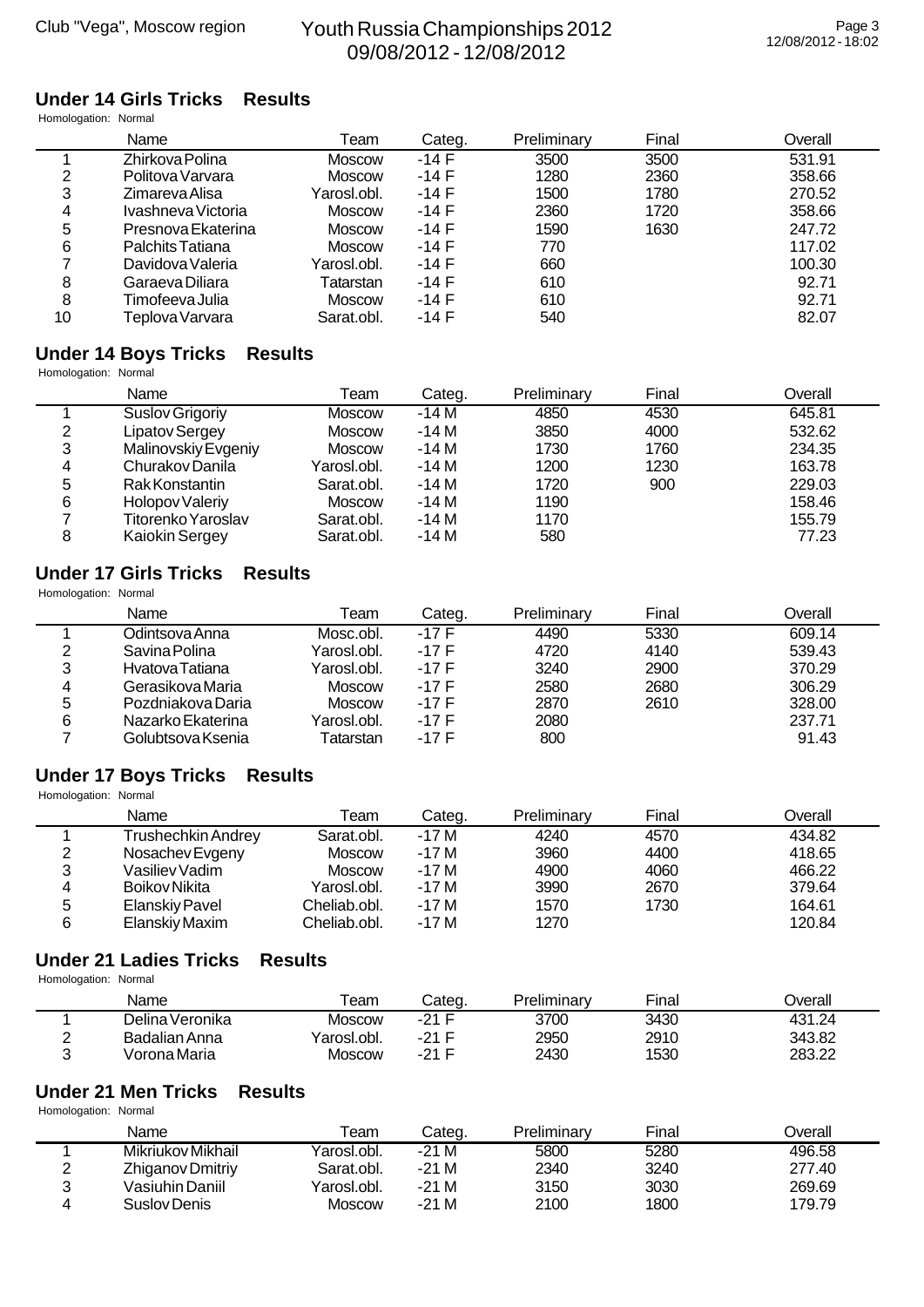# **Under 14 Girls Jump Results**

Homologation: Normal

|   | Name               | Геаm          | Categ.  | Preliminary | Final | ⊃verall |
|---|--------------------|---------------|---------|-------------|-------|---------|
|   | Tepliashina Elena  | Sverdl.obl.   | -14 F   | 18.8m       | 18.0m | 448.67  |
| ◠ | Kokovina Margarita | Cheliab.obl.  | $-14$ F | 15.6m       | 17.0m | 380.23  |
| ົ | Zhirkova Polina    | <b>Moscow</b> | $-14$ F | 14.2m       | 14.9m | 300.38  |

# **Under 14 Boys Jump Results**

Homologation: Normal

|   | Name                | Team       | Categ. | Preliminary       | Final             | Overall |
|---|---------------------|------------|--------|-------------------|-------------------|---------|
|   | Arefiev Egor        | Mosc.obl.  | -14 M  | 32.5 <sub>m</sub> | 35.5 <sub>m</sub> | 814.70  |
| 2 | Suslov Grigoriy     | Moscow     | $-14M$ | 27.7 <sub>m</sub> | 29.8m             | 632.59  |
| 3 | Lipatov Sergey      | Moscow     | $-14M$ | 17.5m             | 19.8m             | 313.10  |
| 4 | Rak Konstantin      | Sarat.obl. | $-14M$ | 15.8m             | 18.7m             | 277.96  |
| 5 | Malinovskiy Evgeniy | Moscow     | $-14M$ | 28.2m             |                   | 581.47  |

#### **Under 17 Girls Jump Results**

Homologation: Normal

|   | Name                | Геаm         | Categ.  | Preliminary       | Final | Overall |
|---|---------------------|--------------|---------|-------------------|-------|---------|
|   | Pozdniakova Daria   | Moscow       | $-17F$  | 25.5m             | 27.8m | 550.26  |
| າ | Grevtseva Anastasia | Sverdl.obl.  | $-17$ F | 25.2m             | 26.8m | 523.81  |
| 3 | Rodionova Ekaterina | Cheliab.obl. | -17 F   | 25.3 <sub>m</sub> | 25.4m | 486.77  |
| 4 | Savina Polina       | Yarosl.obl.  | $-17$ F | 23.8m             | 24.7m | 468.25  |
| 5 | Nazarko Ekaterina   | Yarosl.obl.  | $-17$ F | 15.1m             | 16.2m | 243.39  |
| 6 | Hvatova Tatiana     | Yarosl.obl.  | $-17$ F | 13.3m             |       | 166.67  |

#### **Under 17 Boys Jump Results**

Homologation: Normal

|   | Name               | Team          | Categ. | Preliminary       | Final             | Overall |
|---|--------------------|---------------|--------|-------------------|-------------------|---------|
|   | Nosachev Evgeny    | <b>Moscow</b> | $-17M$ | 37.1 <sub>m</sub> | 41.9m             | 738.43  |
| 2 | Elanskiy Pavel     | Cheliab.obl.  | $-17M$ | 37.8m             | 39.0m             | 671.30  |
| 3 | Vasiliev Vadim     | Moscow        | -17 M  | 35.5 <sub>m</sub> | 35.6m             | 592.59  |
| 4 | Trushechkin Andrey | Sarat.obl.    | $-17M$ | 33.3 <sub>m</sub> | 33.4m             | 541.67  |
| 5 | Elanskiy Maxim     | Cheliab.obl.  | $-17M$ | 33.0m             | 33.1 <sub>m</sub> | 534.72  |
| 6 | Ovchinnikov Gleb   | Mosc.obl.     | $-17M$ | 29.3 <sub>m</sub> |                   | 446.76  |
|   | Boikov Nikita      | Yarosl.obl.   | $-17M$ | 16.6m             |                   | 152.78  |
| 8 | Nikolaenko Dmitriy | Sarat.obl.    | -17 M  | 0.0 <sub>m</sub>  |                   |         |

#### **Under 21 Ladies Jump Results**

Homologation: Normal

|   | Name             | eam           | Cated.          | Preliminary | $- \cdot$<br>'−ınal | <b>Dverall</b> |
|---|------------------|---------------|-----------------|-------------|---------------------|----------------|
|   | Menshikova Daria | Sverdl.obl.   | —<br>$-21$<br>- | 21.6m       | <b>O4</b><br>.7m    | 40.30          |
| - | √orona Maria     | <b>MOSCOW</b> | —<br>$-21$      | 7.2m        | 17.7m               | 20.90          |

#### **Under 21 Men Jump Results**

|   | Name              | Team        | Categ. | Preliminary       | Final             | Overall |
|---|-------------------|-------------|--------|-------------------|-------------------|---------|
|   | Kaiokin Kirill    | Sarat.obl.  | -21 M  | 39.1 <sub>m</sub> | 40.9m             | 371.50  |
|   | Vasiuhin Daniil   | Yarosl.obl. | $-21M$ | 35.1 <sub>m</sub> | 36.1 <sub>m</sub> | 259.35  |
| 3 | Zhiganov Dmitriy  | Sarat.obl.  | -21 M  | 26.5m             | 28.4m             | 79.44   |
| 4 | Suslov Denis      | Moscow      | -21 M  | 23.6m             | 25.3m             | 7.01    |
| ς | Mikriukov Mikhail | Yarosl.obl. | $-21M$ | 22.1 <sub>m</sub> | 23.6m             |         |